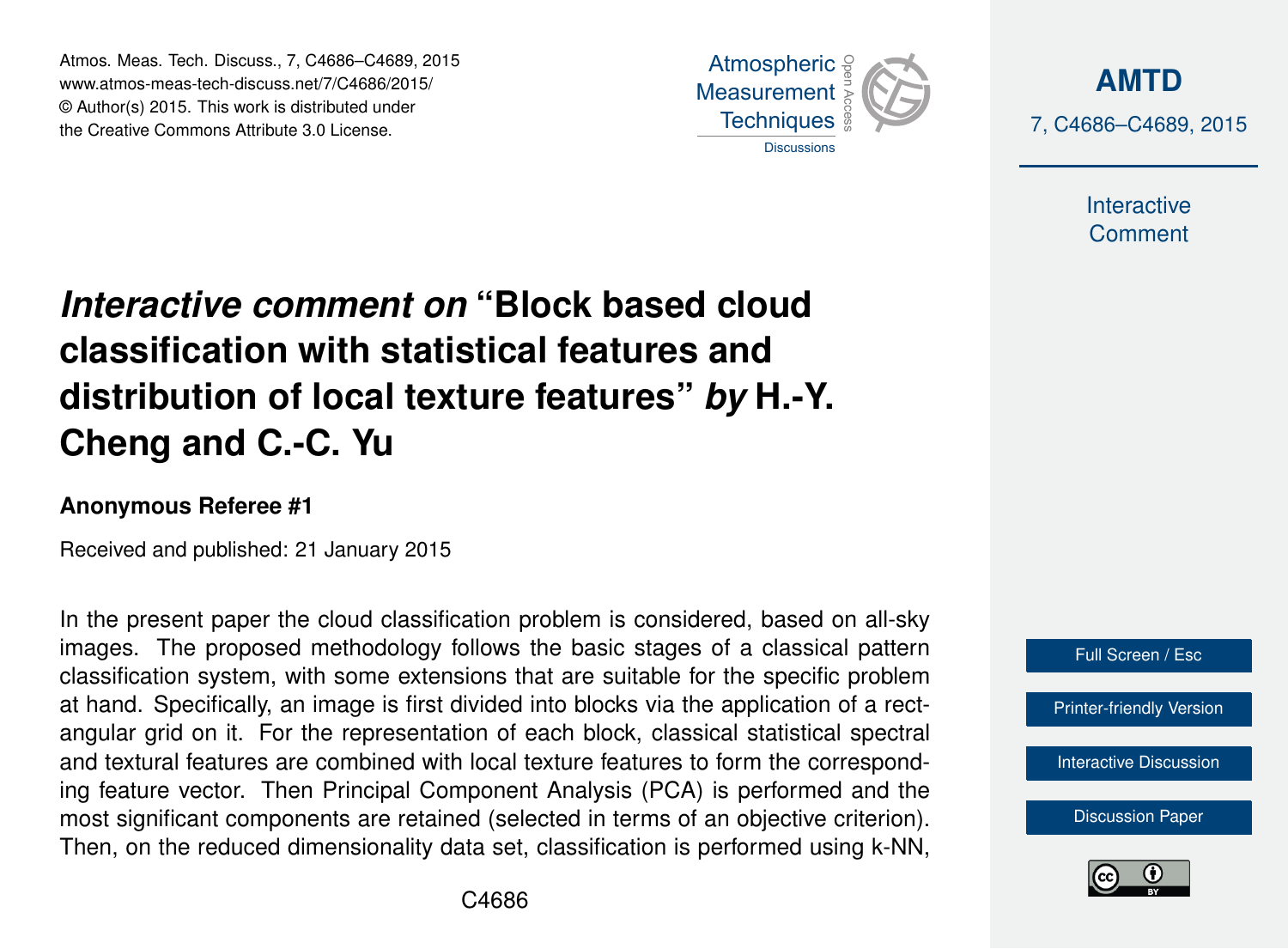SVM and a variation of the Bayesian classifier with normal class distributions. After the completion of the training phase, an unknown (whole) image is classified as follows. After the segmentation and the classification of each block of the image, the obtained results from each block are combined, in order to identify whole regions in the image having the same type of clouds. Finally, classification of the whole image to a single cloud class is carried out according to a vote (majority) rule.

The paper exhibits an acceptable degree of novelty. It is well written, well structured and easy to follow. The references are adequate and the English are at an acceptable level (although there is still room for improvement).

However, there is an issue concering the experiments. Specifically, concerning figure 10, it is stated in the first two lines of p. 16 "To compare the effect ... using different features and classifiers". This sentence implies that the accuracy results shown in figure 10 are based on the classification of the training set. Nevertheless, this strategy leads to overestimated classification rates, since the same data were used for the classifier training. Unless techniques not explicitly mentioned (like "leave-one-out") have been used... However, if the later is not the case, the corresponding experiments should be repeated. In any case, it would be better if a set of blocks of the testing images were obtained for this experiment.

Some additional comments follow:

Comparison with other works seems to be missing from the experimental verification of the method. However, some of the variants considered (e.g. only statistical features and k-NN) seem to have been proposed in previous works. Please mention explicitly some of these here. In addition, the comparison with more relevant works will make the results obtained by the proposed method more reliable.

Are the data set publicly available or it has been gathered by the authors? Some more information on this should be given.

**[AMTD](http://www.atmos-meas-tech-discuss.net)**

7, C4686–C4689, 2015

Interactive **Comment** 

Full Screen / Esc

[Printer-friendly Version](http://www.atmos-meas-tech-discuss.net/7/C4686/2015/amtd-7-C4686-2015-print.pdf)

[Interactive Discussion](http://www.atmos-meas-tech-discuss.net/7/11771/2014/amtd-7-11771-2014-discussion.html)

[Discussion Paper](http://www.atmos-meas-tech-discuss.net/7/11771/2014/amtd-7-11771-2014.pdf)

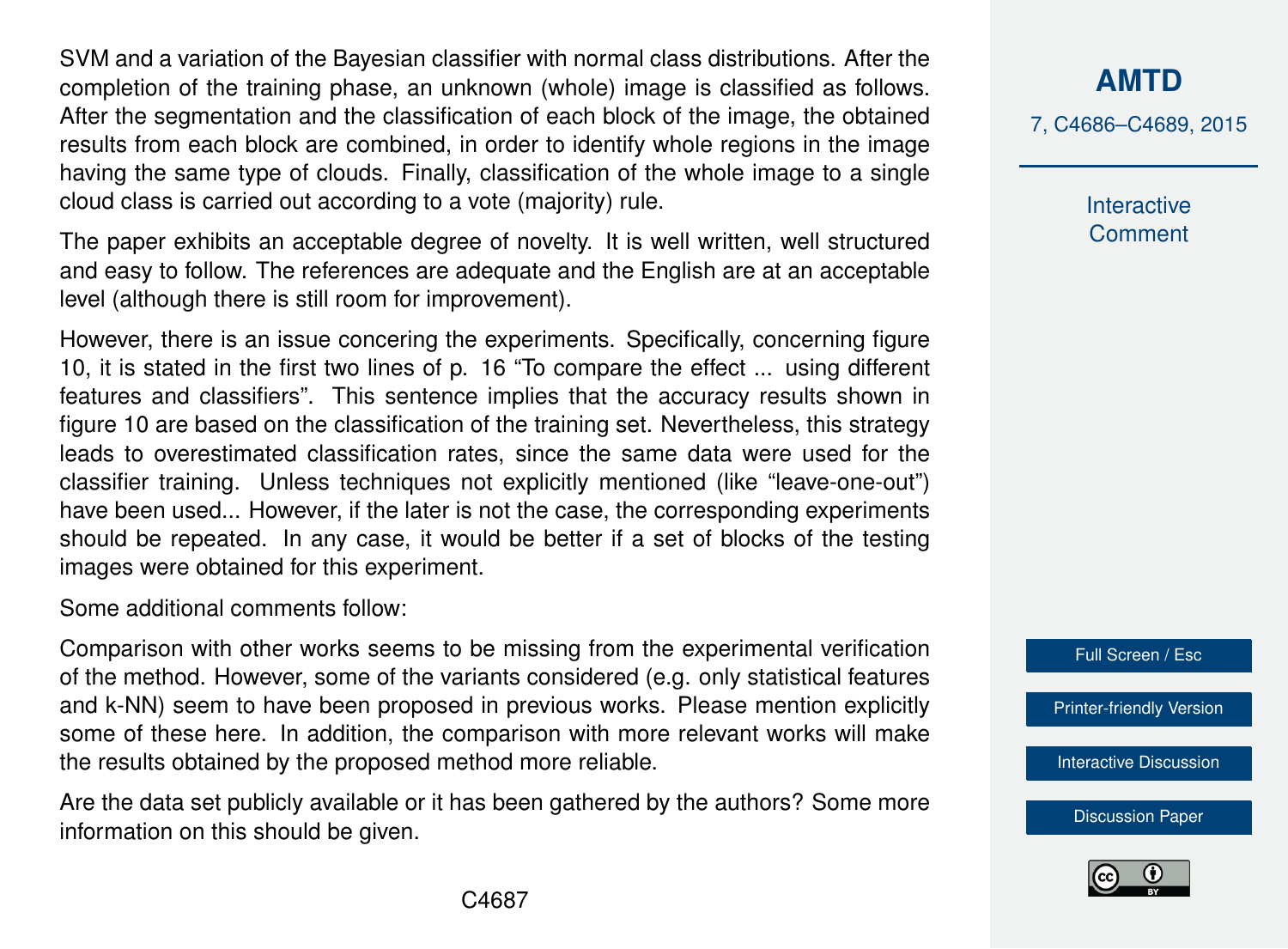What is the block size of the segmented images? Please mention.

In section 2.6 what is the value of the threshold for revising the classification of cloud initially classified as "stratus" to "cumulus"? Please mention.

Which classifier was involved in measuring the classification accuracy in fig. 9? Please mention.

It is implied that the images used are RGB. It would not harm if this were written somewhere in the text.

In page 5, lines 97 and 97: Replace the two "and" with "or".

Line 161: Replace "circular" with "circularly".

Line 184: Replace "the linear combination" with "linear combinations".

Line 185: Replace "would" with "will". This appears also in other places in the text. Please check.

Line 186: Replace "principal components ... larger variances" with "most of the data variability to the first (often few) principal components".

Line 190: Replace "are the principal components" with "define the principal component directions".

Line 208-209: The sentence contained in these two lines should move to line 207, before "For simplcity...", taking care to make the appropriate syntactical corrections.

Line 218: The font size of the mathematical symbols should be larger. The same appears in other places in the text. Please check.

Line 232: Replace "Use" with "Using".

Line 240: Insert before the full stop "as kernel functions".

Figures 11 and 12 are erroneously referred to 1 and 2. Please correct.

**[AMTD](http://www.atmos-meas-tech-discuss.net)**

7, C4686–C4689, 2015

Interactive **Comment** 

Full Screen / Esc

[Printer-friendly Version](http://www.atmos-meas-tech-discuss.net/7/C4686/2015/amtd-7-C4686-2015-print.pdf)

[Interactive Discussion](http://www.atmos-meas-tech-discuss.net/7/11771/2014/amtd-7-11771-2014-discussion.html)

[Discussion Paper](http://www.atmos-meas-tech-discuss.net/7/11771/2014/amtd-7-11771-2014.pdf)